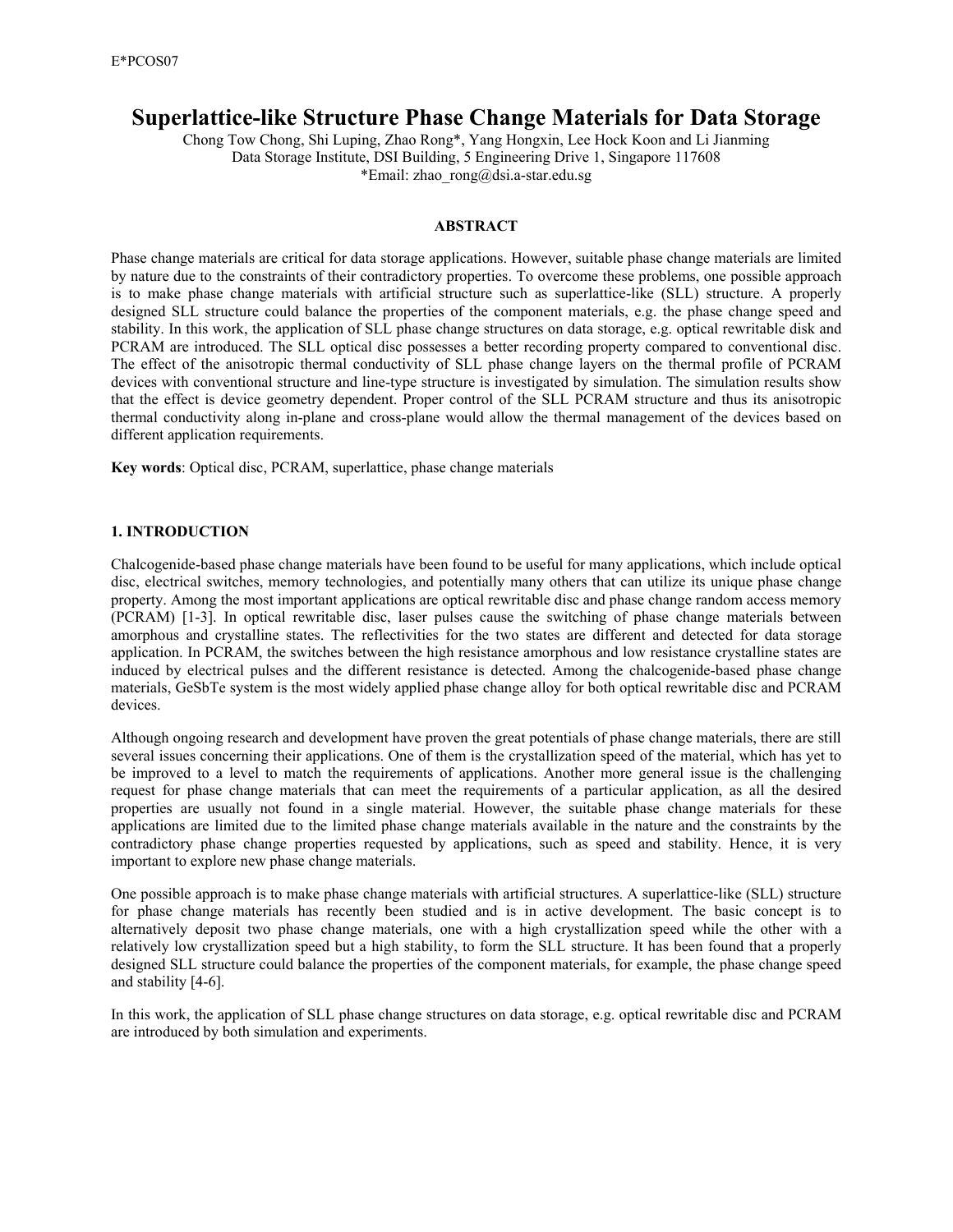## **2. SLL CONCEPT AND THEORETICAL CONSIDERATION**

There are several considerations for using the SLL structure in data storage e.g. optical rewritable disc and PCRAM. In terms of crystallization and thermal conductivity considerations, SLL structures are better as compared to the conventional bulk-layer structure.

**Material considerations:** For the application in PCRAMs, phase change materials must have many desirable properties, e.g. high speed and thermal stability. However, it is difficult to find phase change materials, e.g. GeSbTe alloy that can fulfill all the requirements. In SLL structures, properties such as melting and crystallization temperatures can be controlled by the configurations of the SLL layers.

**Thermal considerations:** Density, specific heat and thermal conductivity are the basic parameters for the thermal profiles. The density of crystalline state is smaller than that of amorphous state but with slight difference. Both amorphous and crystalline structures of the same material can be expected to have the same or similar specific heat value if it mainly related to the vibration modes that are corresponding closely to those of a fully excited harmonic oscillator. Hence, the contribution of density and specific heat between bulk and SLL materials is not critical. However, significant reductions in both the in-plane and cross-plane thermal conductivities of superlattices have been observed experimentally. Theoretical studies have revealed that the thermal conductivities along both in-plane and cross-plane directions deviate significantly from its constituent bulk materials. The thermal conductivity of SLL is much reduced compared to the bulk. The reduction is mainly attributed to the interfaces and phonon scattering within the superlattice.

**Crystallization considerations:** According to the classical crystallization theory, the crystallization of bulk materials is a nucleation followed by a subsequent growth. SLL structure can enhance the crystallization of the phase change materials. The fast crystallization material will crystalline first and then acts as an induced layer for the slow crystallization material to enhance nucleation and rapid crystal growth. In SLL the crystallization, e.g. crystallization temperature, is related to the thickness of the elemental layer and also related to the capping layer materials. By controlling the SLL structure properly, the crystallization temperature can be designed based on the requirement of the devices.

**Electrical considerations:** The electrical properties of superlattice structures have been widely studied in the last few decades. They are found to be dependent on the superlattice periods and thickness of the incorporated materials. In the application on optical disc, there is no electron movement for the light induced phase change. However, in PCRAM, there is electron movement cross the device for the electric induced phase change. The scattering of electrons at the boundary and interfaces will significantly affect the performance of the device.

#### **3. APPLICATION OF SLL PHASE CHANGE STRUCTURE ON DATA STORAGE 3.1 SLL OPTICAL REWRITABLE DISC**

In this work, the SLL disc incorporating GeTe/Sb<sub>2</sub>Te<sub>3</sub> and conventional disc with  $Ge_1Sb_2Te_4$  and  $Ge_1Sb_4Te_7$  were studied by simulation using in-house developed simulation software. The mark shapes were simulated at different speed by considering the reduction of the thermal conductivity of the SLL structure.

In the simulations the thermal properties of the materials are assumed to be independent of temperature. It is also assumed that the electrical properties of the materials in the structure are isotropic homogeneous and independent of temperature. Latent heat is not considered because it is much smaller than that of Joule heating.

The thermal transfer process obeys the standard heat transport equation:

$$
\nabla \cdot k \nabla T + Q = \rho \frac{\partial T}{\partial t}
$$
 (1)

where,  $\nabla$  is the gradient operator, *t* is the time, *T* is the temperature, *c* is the specific heat, *k* is the thermal conductivity, *ρ* is the density, and *Q* is the Joule heat per unit volume and per unit time, which is called heat density. It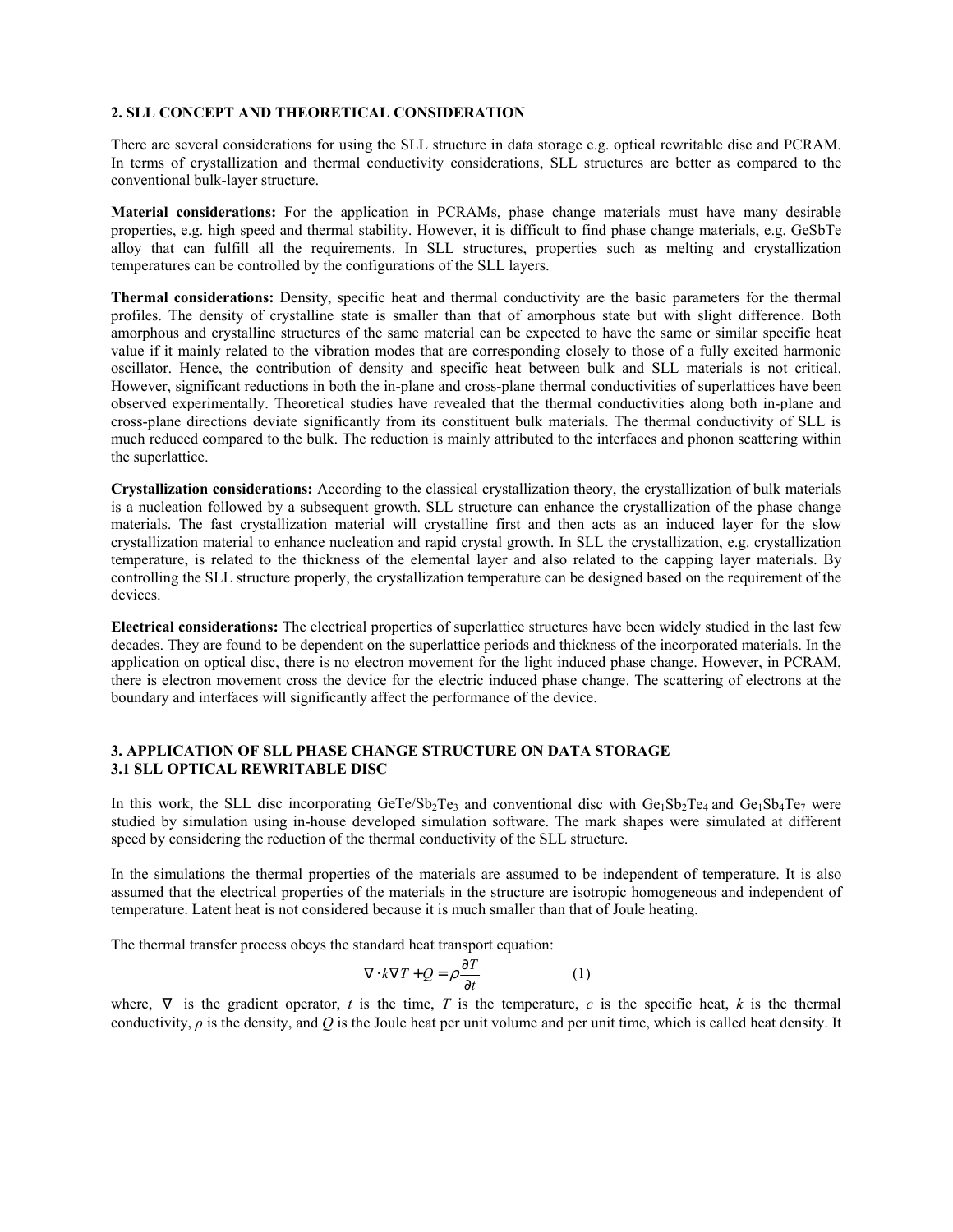can be further simplified into a static magnetic analysis since the voltage applied to the electrodes remained unchanged. In the static field analysis, the Joule heating density distribution can be described as the following:

$$
Q = \frac{1}{n} \sum_{i=1}^{n} [\sigma] \{J_i\} \{J_i\}
$$
 (2)

where, *n* is the number of integration points, *[σ]* is the resistivity matrix and *{Ji}* is the total current density in the element at integration point *i*.

Fig. 1 shows the simulated mask shapes comparison between discs with SLL structure,  $Ge_1Sb_2Te_4$ ,  $Ge_1Sb_4Te_7$  at different rotation speed. It can be clearly seen that the mark shapes of the  $Ge_1Sb_2Te_4$  and  $Ge_1Sb_4Te_7$  disc couldn't be written well at speed of 10 m/s and 12 m/s. However, SLL disc demonstrates good simulated mark shapes at a rotation speed as high as 18 m/s, which shows the SLL disc possessing a much better recording property compared to  $Ge_1Sb_2Te_4$  and  $Ge_1Sb_4Te_7$  discs.

The simulation results have been confirmed by experiments. Fig.2. shows the experimental eye-patterns of (a) Ge<sub>1</sub>Sb<sub>2</sub>Te<sub>4</sub> disc 1×, 18.9 m/s, (b) Ge<sub>1</sub>Sb<sub>2</sub>Te<sub>4</sub> disc 10×, 18.9 m/s, (c) SLL disc 1×, 18.9 m/s, (d) SLL disc 10×, 18.9 m/s, respectively. For Ge<sub>1</sub>Sb<sub>2</sub>Te<sub>4</sub> disc, the 3T to 14T signals can be easily distinguished for one time writing at 18.9 m/s. However, the signals cannot be distinguished after ten times writing. In contrast, for SLL disc, the signals are still clear after ten times writing at 18.9 m/s. This reveals that, at higher rotation speeds, amorphous marks can be written and erased much more quickly for SLL disc, thus shortening the crystallization time and increasing the data transfer rate.

#### **3.2 SLL PCRAM WITH CONVENTIONAL STRUCTURE**

PCRAM is considered as one of the best candidates for the next-generation nonvolatile memory (NVM) due to its near-ideal NVM advantages. The SLL PCRAM has demonstrated both a high speed and a good stability [5]. It was found that the main reason for the excellent performances of SLL PCRAM is due to the much lower thermal conductivity of the SLL material compared to that of bulk materials. The thermal conductivity of SLL structure has been experimentally found to be reduced to smaller than 30% of bulk material. The reduction of thermal conductivity and its effect on PCRAM device has been investigated by simulation in the paper presented in E\*PCOS2006 [6]. The results showed that higher maximum temperature could be obtained using SLL structure due to its lower thermal conductivity. In that paper, the thermal conductivity was treated as isotropic. However, due to different interfaces and phonon scattering, the SLL structure may display anisotropic thermal conductivity which is different in the in-plane and cross-plane directions. In this work, the thermal performances of the cell as a result of anisotropic homogeneous thermal conductivity of the phase change layer were quantified. In this simulation, the anisotropic thermal conductivity of SLL structure was varied in the range of 50% to 150% of the bulk materials along in-plane (refer as X - axis) and cross-plane (refer as Y - axis), respectively.

Fig. 3 is the schematic cross-section of the SLL PCRAM device structure. The simulation studies were carried out by applying electrical pulse with a constant voltage. The PCRAM structure simulated in this work has a cell radius of 45 nm. The structure is firstly applied with an electrical pulse of 1 V bias for 50 ns before cooling it for the next 50 ns. The temperature distribution, the achievable highest temperature, the temperature history and the heating and cooling rates were simulated and analyzed for different SLL structures, respectively.

Fig. 4 shows the cross-sectional views of the temperature distribution in the phase change layer with the thermal conductivity of (a)  $X=50\%$ , Y=100%, (b)  $X=100\%$ , Y=100%, (c)  $X=150\%$ , Y=100%, (d)  $X=100\%$ , Y=50%, and (e)  $X=100\%$ ,  $Y=150\%$  of that of bulk material, respectively. It can be seen that both top and bottom electrodes are served as heat sink. The thermal distribution is highly dependent on the thermal conductivity of the phase change layers. The heat is mainly confined within the phase change layer when its thermal conductivity is small. However, with the thermal conductivity increasing, more heat spreads into the surrounding dielectric layers. As the thermal conductivity further increases, the heat starts to spread towards the bottom while more heat spreading for higher thermal conductivity along the cross-plane.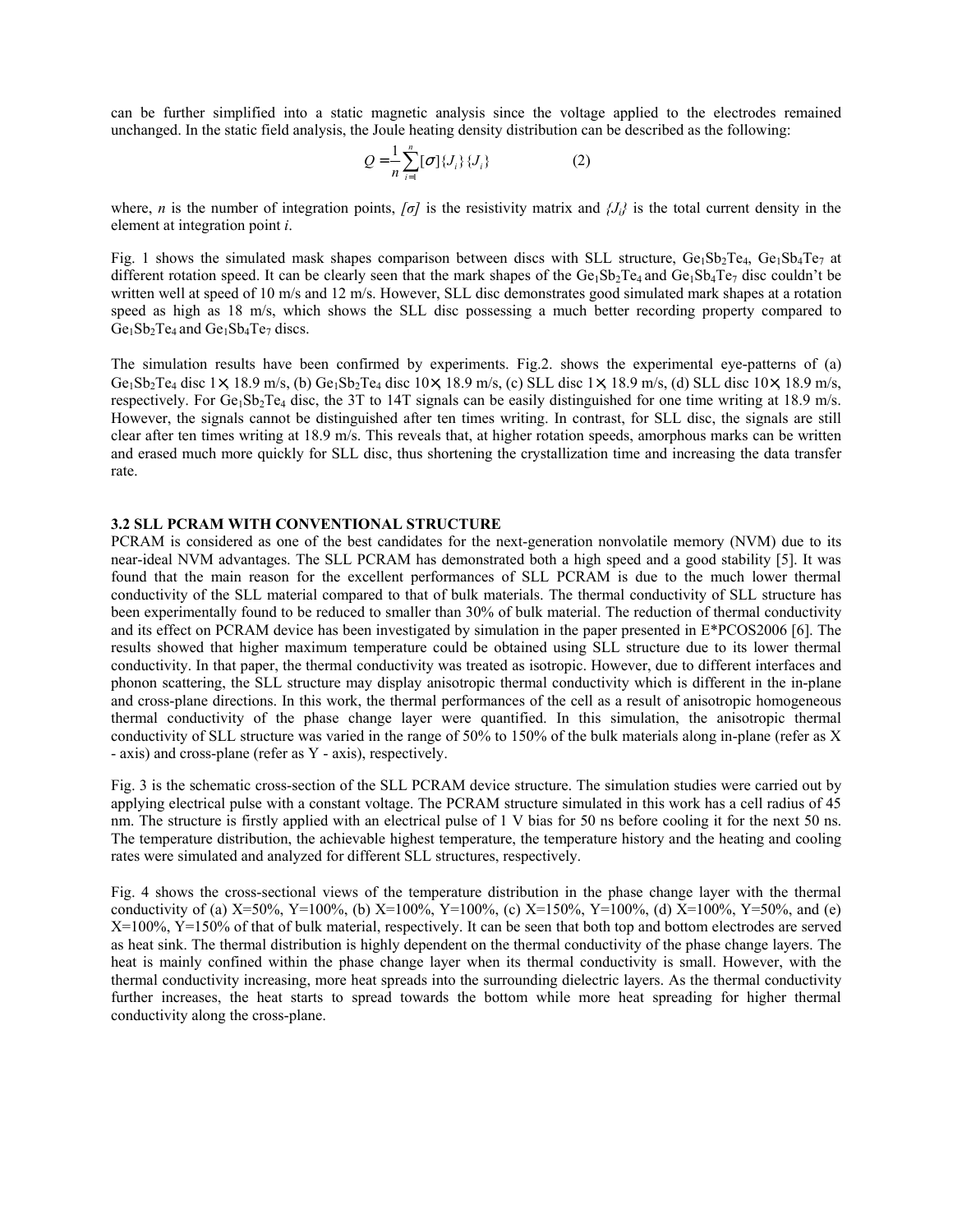Fig. 5 shows the temperature history during the electrical pulse at the center point of the phase change layer with different thermal conductivity. It showed that higher temperature is obtained with lower thermal conductivity. The cross-plane thermal conductivity is more critical than that of the in-plane on the effect towards the temperature profile. The temperature profiles display a smaller variation for the structure with in-plane thermal conductivity adjustment while a much larger variation for that with cross-plane adjustment.

Fig. 6 plots the maximum temperature achieved for different thermal conductivity. It can be seen that the achieved maximum temperature is highly dependent on the thermal conductivity. When the thermal conductivity reduces from 150% to 50% of the bulk, the temperature of the structure is increased from 610°C, 506°C, 481°C to 735°C, 936°C and 1125°C for the in-plane, cross-plane and both-plane adjustment, respectively. It shows that the reduction of the cross-plane thermal conductivity could effectively increase the maximum temperature. These results indicate that the PCRAM cell with lower thermal conductivity requires less input power to program the device especially during RESET process. These results also suggest that the thermal performance of the SLL PCRAM can be controlled and modified by designing the SLL structure with different in-plane and cross-plane thermal conductivity.

The heating rate against different thermal conductivity along in-plane and cross-plane are plotted in Fig. 7 (a) and (b). It can be seen that smaller thermal conductivity induces higher heating. However higher heating rate is obtained with the reduced cross-plane thermal conductivity.

## **3.3 SLL LINE-TYPE PCRAM**

Recently, an advanced line-type PCRAM structure has attracted great interests [7]. This line-type PCRAM has an ultra-thin line of phase change material surrounded by dielectric. An electric current is used to heat the material to its phase change temperature, where it switches reversibly between crystalline and amorphous phases. Because the thin phase change was surrounded by dielectric which has lower thermal conductivity, line-type PCRAM dissipates little power and current. In this work, the line-type SLL PCRAM and the effect of the thermal conductivity of the phase change layer on the devices are also investigated by simulations.

Fig. 8 shows the cross-sectional views of the temperature distribution in the phase change layer with the thermal conductivity of  $X=50\%$ ,  $Y=50\%$  of that of bulk material. It can be seen that when the thermal conductivity is reduced, heat is almost confined within the phase change layer.

Fig. 9 shows the temperature history at the PC layer center with (a) isotropical change and (b) anisotropical change of the thermal conductivity for line-type SLL PCRAM. Same as the conventional SLL PCRAM, when the thermal conductivity is isotropically reduced the device will achieve higher temperature. However, the behavior of the anisotropically changed thermal conductivity on line-type SLL PCRAM is different from that on conventional SLL PCRAM. It can be seen from Fig. 9 (b) that the change of the cross-plane thermal conductivity shows much more effect on the temperature while that of the in-plane has less effect. The results suggest that the effect of the anisotropic thermal conductivity on PCRAM is geometry dependent. Properly controlling the SLL structure and thus its anisotropic thermal conductivity along in-plane and cross-plane, the thermal profile of the devices can be designed based on the different requirement of the devices.

## **4. CONCLUSION**

In this paper, the SLL structure phase change materials and its applications on data storage, e.g. optical rewritable disk, PCRAM, line-type PCRAM have been discussed. The thermal simulation and analysis on both conventional PCRAM and lone-type PCRAM with SLL structure were conducted by considering the variation of the anisotropic thermal conductivity of the phase change layer. The thermal performance, such as temperature profile, temperature history, heating and cooling rates and its dependence on the anisotropic thermal conductivity was simulated. The thermal performance of the SLL PCRAM was found to be highly dependent on the thermal conductivity. For the conventional SLL PCRAM devices, higher temperature is reached with the reduction of the thermal conductivity either isotropically or anisotropically. The cross-plane thermal conductivity is more critical than that of the in-plane on the effect towards the temperature profile. For the line-type SLL PCRAM, the cross-plane thermal conductivity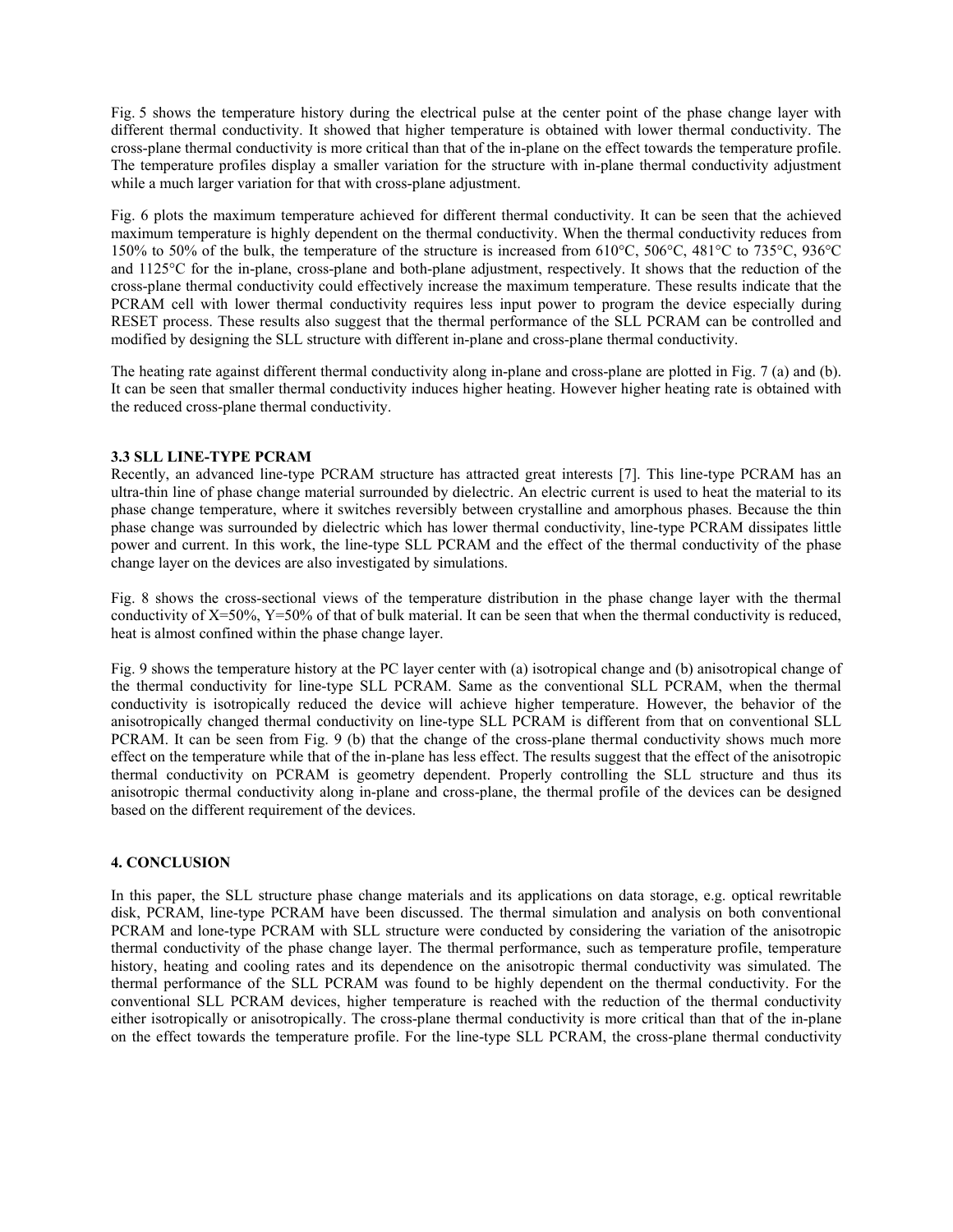shows much more effect on the temperature while that of the in-plane has less effect. The simulation results show that the effect of the anisotropic thermal conductivity on PCRAM is geometry dependent. Properly controlling the SLL PCRAM structure and thus its anisotropic thermal conductivity along in-plane and cross-plane, the thermal profile of the devices can be designed based on the different requirement of the devices.

## **REFERENCES**

- 1. N. Yamada, E. ohno, K. Nishiuchi, N. Akahira and M. Takao, "Rapid-phase transitions of GeTe-Sb<sub>2</sub>Te<sub>3</sub> pseudobinary amorphous thin films for an optical disk memory", JAP, (1991) Vol. 69, Issue 5, pp. 2849-2856
- 2. Stefan Lai, "Current Status of the Phase Change Memory and Its Future", IEDM 2003, p255 (2003)
- 3. B. Roberto and P. Agostino "Non-volatile memory technologies: Emerging concepts and new materials", Materials Science in Semiconductor Processing, v 7, n 4-6 Spec. ISS., 2004, p349-355
- 4. T.C. Chong, L.P. Shi, W. Qiang, P.K. Tan, X.S. Miao and X. Hu, "Superlattice-like structure for phase change optical recording", JAP, Volume 91, Issue 7, pp. 3981-3987 (2002)
- 5. T.C. Chong, L.P. Shi, R. Zhao, P.K. Tan, J.M. Li, H.K. Li, X.S. Miao, A.Y. Du and C.H. Tung, "Phase Change Random Access Memory Cell with Superlattice-like Structure", Appl. Phys. Lett, 88, 122114 (2006)
- 6. T.C. Chong, R Zhao, L.P. Shi, H.X. Yang, H.K. Lee and K.G. Lim, "Superlattice-like PCRAM", E\*PCOS 2006
- 7. Martijn H. R. Lankhorst, Bas W. S. M. M. Ketelaars and R. A. M. Wolters, "Low-cost and nanoscale non-volatile memory concept for future silicon chips", Nature Materials 4 (2005) 347.

### **BIOGRAPHYICS**

Zhao Rong received her Ph.D. degree in electrical and computer engineering from National University of Singapore in 1999. Her Ph.D. topic was application of low-temperature grown GaAs on quantum well laser on Si substrate using Molecular Beam Epitaxy growth. In 1998, she joined the Optical Media group in Data Storage Institute, Singapore, where she was involved in the development of high density re-writable optical disk. Since 2001 she has been working on the development of phase change random access memory (PCRAM). Currently she is a research scientist. Her current research activities include the device design, fabrication and characterization of PCRAM devices. Her research interests also include nano-fabrication using e-beam lithography and its application on data storage.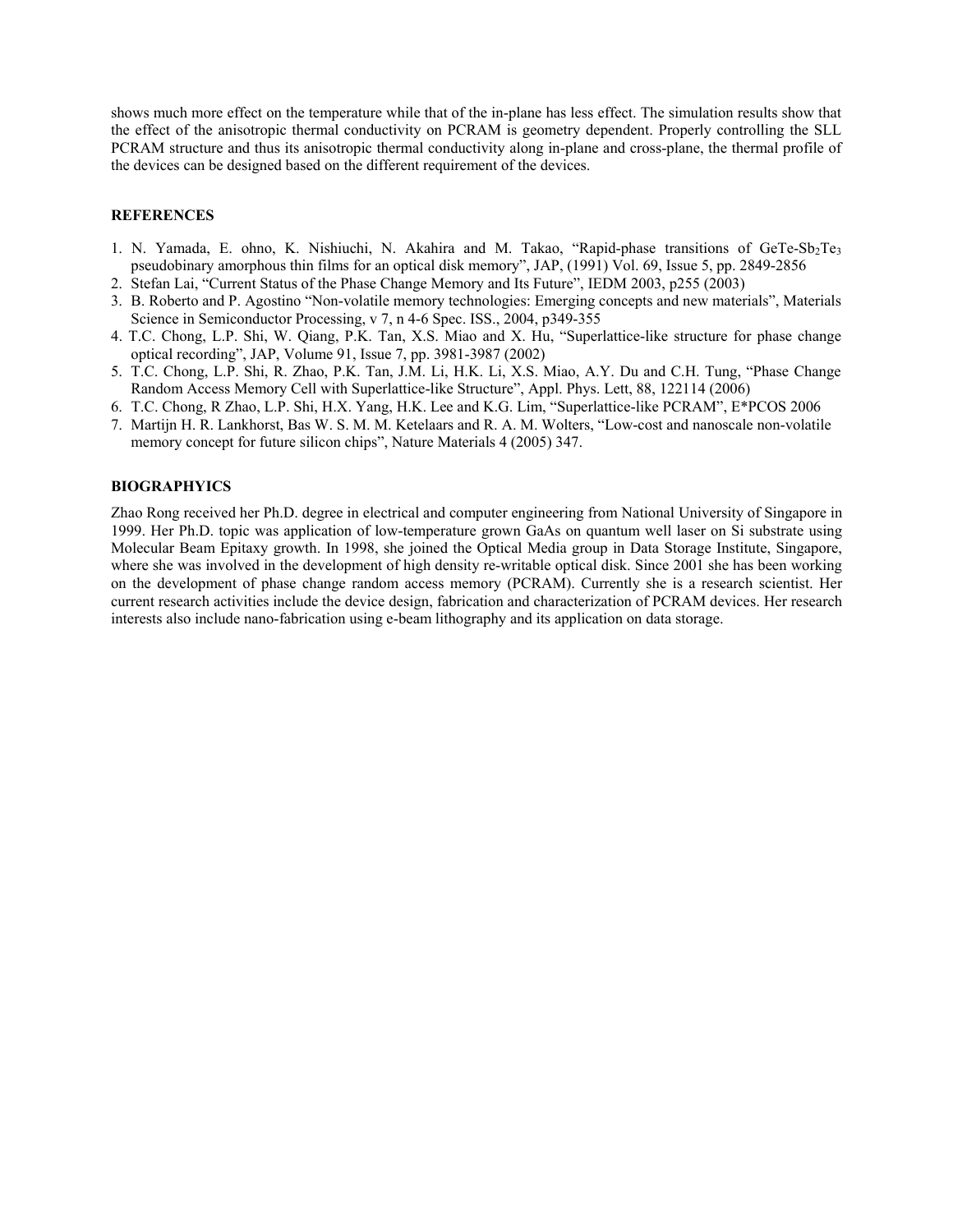

Fig. 1 Mask shapes comparison between discs with SLL structure, Ge<sub>1</sub>Sb<sub>2</sub>Te<sub>4</sub>, Ge<sub>1</sub>Sb<sub>4</sub>Te<sub>7</sub> at different rotation speed



Fig. 2 The eye-patterns of (a) Ge<sub>1</sub>Sb<sub>2</sub>Te<sub>4</sub> disc 1×, 18.9 m/s, (b) Ge<sub>1</sub>Sb<sub>2</sub>Te<sub>4</sub> disc 10×, 18.9 m/s, (c) SLL disc 1×, 18.9 m/s, (d) SLL disc 10×, 18.9 m/s.



Fig. 4 The cross-sectional views of the temperature distribution in phase change layer with its thermal conductivity of (a) X=50%, Y=100%, (b) X=100%, Y=100%, (c) X=150%, Y=100%, (d) X=100%, Y=50% and (e) X=100%, Y=150% of that of bulk material, respectively for conventional SLL PCRAM.